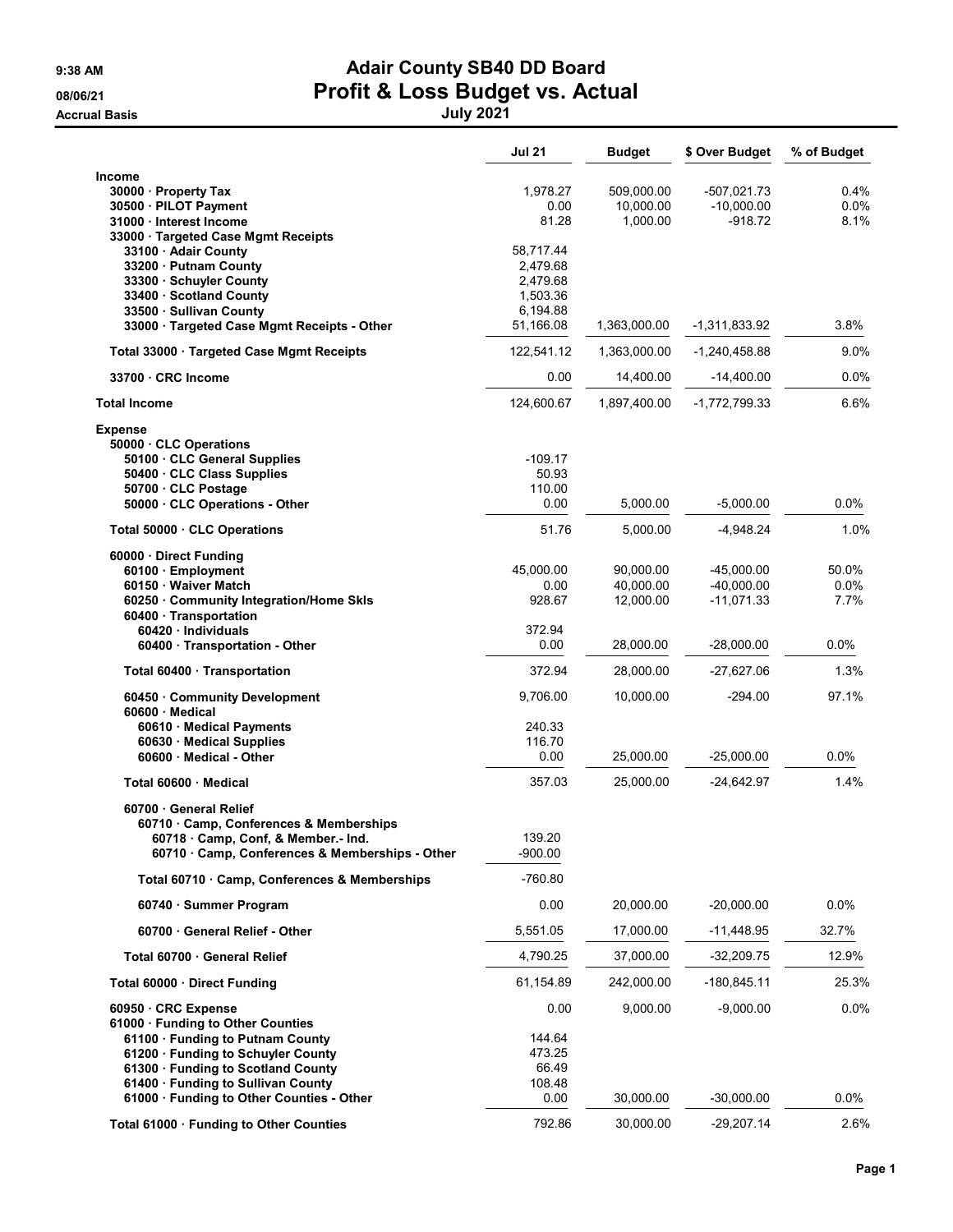## 9:38 AM **Adair County SB40 DD Board** 08/06/21 **Profit & Loss Budget vs. Actual** Accrual Basis July 2021

|                                                                                                                                                                                                                     | <b>Jul 21</b>                                         | <b>Budget</b>                               | \$ Over Budget                                        | % of Budget                        |
|---------------------------------------------------------------------------------------------------------------------------------------------------------------------------------------------------------------------|-------------------------------------------------------|---------------------------------------------|-------------------------------------------------------|------------------------------------|
| 80000 · Programming - Indirect<br>80500 Accreditation<br>81000 Board Expense<br>82000 Governmental Relations<br>83000 Conferences/Workshops                                                                         | 0.00<br>0.00<br>0.00<br>0.00                          | 10,000.00<br>1,000.00<br>250.00<br>5,000.00 | -10,000.00<br>$-1,000.00$<br>$-250.00$<br>$-5,000.00$ | 0.0%<br>$0.0\%$<br>0.0%<br>$0.0\%$ |
| 84000 Dues and Memberships<br>85000 · Employee Travel<br>71150 · TCM Adair Mileage<br>72150 · TCM Putnam Mileage<br>73150 · TCM Schuyler Mileage<br>75150 · TCM Sullivan Mileage<br>85000 · Employee Travel - Other | 250.00<br>413.73<br>127.68<br>26.88<br>235.20<br>0.00 | 3,500.00<br>22,000.00                       | $-3,250.00$<br>$-22,000.00$                           | 7.1%<br>0.0%                       |
| Total 85000 · Employee Travel                                                                                                                                                                                       | 803.49                                                | 22,000.00                                   | $-21,196.51$                                          | 3.7%                               |
| 86000 Insurance                                                                                                                                                                                                     | 0.00                                                  | 26,000.00                                   | -26,000.00                                            | 0.0%                               |
| 87000 Office Expenses<br>87100 Office Supplies<br>87120 Office Supplies-McPherson<br>87100 Office Supplies - Other                                                                                                  | 434.58<br>0.00                                        | 7,000.00                                    | $-7,000.00$                                           | 0.0%                               |
| Total 87100 · Office Supplies                                                                                                                                                                                       | 434.58                                                | 7,000.00                                    | $-6,565.42$                                           | 6.2%                               |
| 87200 · Postage<br>87210 Postage-General<br>87220 · Postage-TCM<br>87200 Postage - Other                                                                                                                            | 0.00<br>0.00<br>0.00                                  | 1,750.00                                    | $-1,750.00$                                           | 0.0%                               |
| Total 87200 · Postage                                                                                                                                                                                               | 0.00                                                  | 1,750.00                                    | $-1,750.00$                                           | 0.0%                               |
| 87300 Advertising/Marketing                                                                                                                                                                                         | 0.00                                                  | 1,000.00                                    | $-1,000.00$                                           | 0.0%                               |
| 87400 Copier<br>87410 Copier-Country Club<br>87420 Copier-McPherson<br>87400 Copier - Other                                                                                                                         | 252.00<br>90.11<br>0.00                               | 1,500.00                                    | $-1,500.00$                                           | $0.0\%$                            |
| Total 87400 · Copier                                                                                                                                                                                                | 342.11                                                | 1,500.00                                    | $-1,157.89$                                           | 22.8%                              |
| 87450 Employee Retention/Appreciation<br>87700 · Building Maintenance                                                                                                                                               | 0.00                                                  | 3,500.00                                    | $-3,500.00$                                           | 0.0%                               |
| 87710 Janitorial<br>87711 · Janitorial-Country Club<br>87712 Janitorial-McPherson                                                                                                                                   | 109.00<br>15.44                                       |                                             |                                                       |                                    |
| Total 87710 · Janitorial                                                                                                                                                                                            | 124.44                                                |                                             |                                                       |                                    |
| 87715 · Elevator/Lift Expense<br>87720 Lawn Care<br>87721 Lawn Care-Country Club                                                                                                                                    | 26.25<br>200.00                                       |                                             |                                                       |                                    |
| 87722 · Lawn Care-McPherson                                                                                                                                                                                         | 110.00                                                |                                             |                                                       |                                    |
| Total 87720 · Lawn Care                                                                                                                                                                                             | 310.00                                                |                                             |                                                       |                                    |
| 87700 Building Maintenance - Other                                                                                                                                                                                  | 0.00                                                  | 20,000.00                                   | $-20,000.00$                                          | $0.0\%$                            |
| Total 87700 · Building Maintenance                                                                                                                                                                                  | 460.69                                                | 20.000.00                                   | -19,539.31                                            | 2.3%                               |
| 87800 · Software & Technology<br>87820 · Soft & Tech-McPherson<br>87800 · Software & Technology - Other                                                                                                             | 119.40<br>1,970.00                                    | 55,000.00                                   | $-53,030.00$                                          | 3.6%                               |
| Total 87800 · Software & Technology                                                                                                                                                                                 | 2,089.40                                              | 55,000.00                                   | -52,910.60                                            | 3.8%                               |
| 87900 · Representative Payee Expense                                                                                                                                                                                | 56.00                                                 |                                             |                                                       |                                    |
| Total 87000 · Office Expenses                                                                                                                                                                                       | 3,382.78                                              | 89,750.00                                   | $-86,367.22$                                          | 3.8%                               |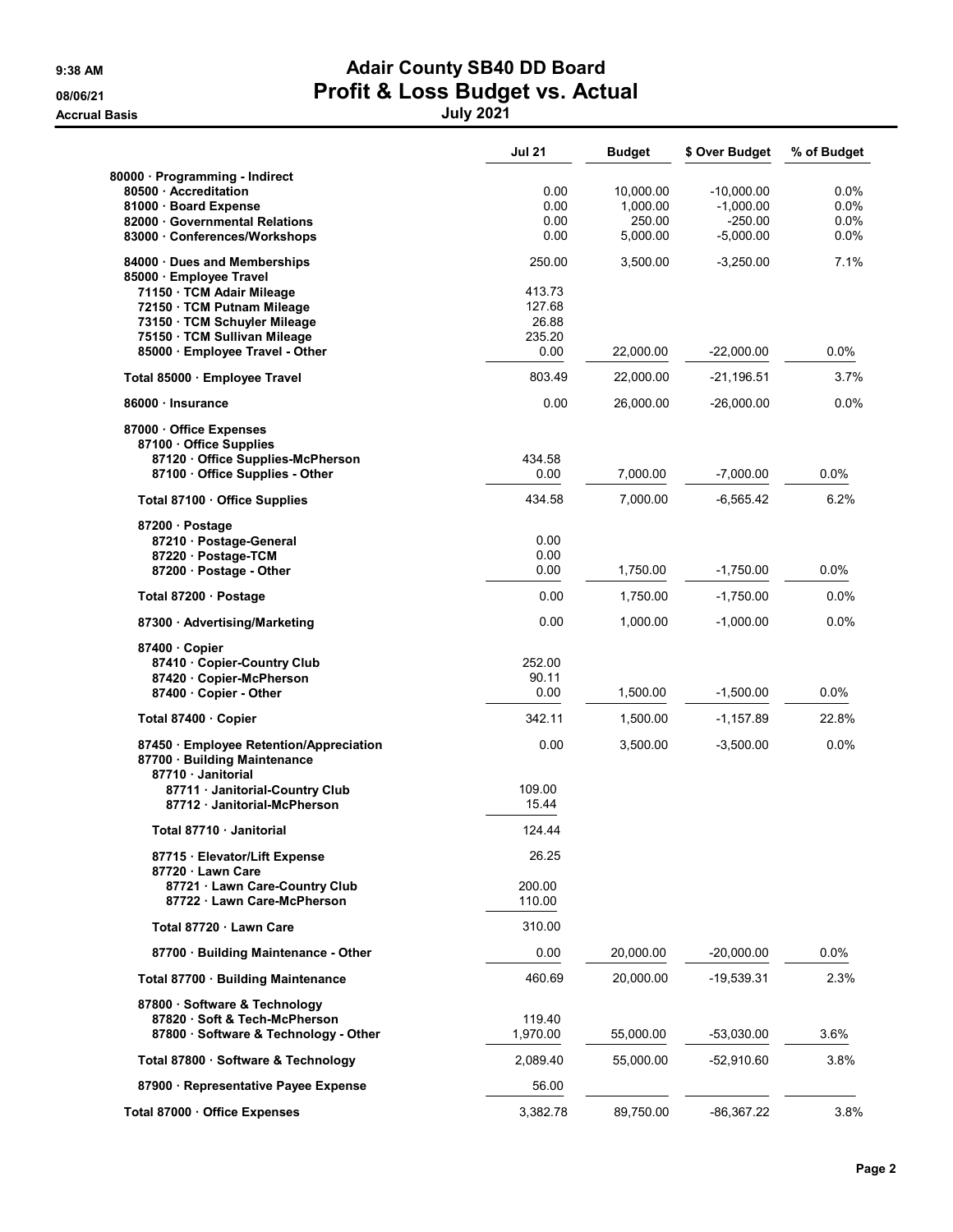## 9:38 AM **Adair County SB40 DD Board** 08/06/21 **Profit & Loss Budget vs. Actual** Accrual Basis July 2021

|                                                               | <b>Jul 21</b>         | <b>Budget</b> | \$ Over Budget | % of Budget |
|---------------------------------------------------------------|-----------------------|---------------|----------------|-------------|
| 87500 Personnel                                               |                       |               |                |             |
| 51000 · CLC Personnel<br>51100 CLC Center Salary Expense      | 2,659.27              |               |                |             |
| Total 51000 · CLC Personnel                                   | 2,659.27              |               |                |             |
| 66000 · Payroll Expenses                                      |                       |               |                |             |
| 66500 · Salary Sick                                           | 1,893.71              |               |                |             |
| 66600 · FFCRA Leave                                           | 526.02                |               |                |             |
| 66700 · Salary Vacation                                       | 6,650.17              |               |                |             |
| 66000 · Payroll Expenses - Other                              | 5,900.37              |               |                |             |
| Total 66000 · Payroll Expenses                                | 14,970.27             |               |                |             |
| 70300 TCM Admin Salary                                        | 6,470.79              |               |                |             |
| 71110 · TCM Adair Salary Expense                              | 27,043.86             |               |                |             |
| 72110 · TCM Putnam Salary Expense                             | 1,615.22              |               |                |             |
| 73110 · TCM Schuyler Salary Expense                           | 2,534.60              |               |                |             |
| 74110 · TCM Scotland Salary Expense                           | 1,195.94              |               |                |             |
| 75110 · TCM Sullivan Salary Expense<br>87510 · Salary Expense | 3,490.11<br>18,208.21 |               |                |             |
| 87540 · Employee Benefits                                     | 27,840.34             |               |                |             |
| 87550 · Unemployment Tax                                      | 166.36                |               |                |             |
| 87500 · Personnel - Other                                     | 0.00                  | 1,398,147.02  | -1,398,147.02  | 0.0%        |
| Total 87500 · Personnel                                       | 106,194.97            | 1,398,147.02  | -1,291,952.05  | 7.6%        |
| 88000 · Professional Services                                 |                       |               |                |             |
| 88100 Audit                                                   | 0.00                  | 7,500.00      | $-7,500.00$    | 0.0%        |
| 88200 · Legal Services                                        | 0.00                  | 1,000.00      | $-1,000.00$    | 0.0%        |
| 88300 Consulting                                              | 0.00                  | 500.00        | -500.00        | 0.0%        |
| Total 88000 Professional Services                             | 0.00                  | 9,000.00      | $-9,000.00$    | 0.0%        |
| 88500 Training                                                |                       |               |                |             |
| 76000 · TCM Training                                          | 47.04                 |               |                |             |
| 88500 Training - Other                                        | 0.00                  | 10,000.00     | $-10,000.00$   | $0.0\%$     |
| Total 88500 · Training                                        | 47.04                 | 10,000.00     | -9,952.96      | 0.5%        |
| 89000 Utilities                                               |                       |               |                |             |
| 89100 · Electricity                                           |                       |               |                |             |
| 89110 Electricity-Country Club                                | 131.69                |               |                |             |
| 89130 · Electricity-314 E McPherson                           | 287.93                |               |                |             |
| 89100 · Electricity - Other                                   | 0.00                  | 6,000.00      | $-6,000.00$    | 0.0%        |
| Total 89100 · Electricity                                     | 419.62                | 6,000.00      | $-5,580.38$    | 7.0%        |
| 89200 Gas                                                     |                       |               |                |             |
| 89210 Gas-Country Club                                        | 39.31                 |               |                |             |
| 89220 Gas-McPherson<br>89200 Gas - Other                      | 38.16<br>0.00         | 2,000.00      | $-2,000.00$    | $0.0\%$     |
| Total $89200 \cdot$ Gas                                       | 77.47                 | 2,000.00      | $-1,922.53$    | 3.9%        |
|                                                               |                       |               |                |             |
| 89300 Trash                                                   |                       |               |                |             |
| 89310 · Trash-Country Club                                    | 82.85                 |               |                |             |
| 89320 Trash-McPherson<br>89300 Trash - Other                  | 109.64<br>0.00        | 2,500.00      | $-2,500.00$    | 0.0%        |
|                                                               |                       |               |                |             |
| Total 89300 Trash                                             | 192.49                | 2,500.00      | $-2,307.51$    | 7.7%        |
| 89400 · Telephone & Internet                                  |                       |               |                |             |
| 70250 · TCM On Call Phone                                     | 138.85                |               |                |             |
| 89410 · Telephone & Internet-Country CI                       | 83.99                 |               |                |             |
| 89400 · Telephone & Internet - Other                          | 0.00                  | 13,000.00     | -13,000.00     | 0.0%        |
| Total 89400 · Telephone & Internet                            | 222.84                | 13,000.00     | $-12,777.16$   | 1.7%        |